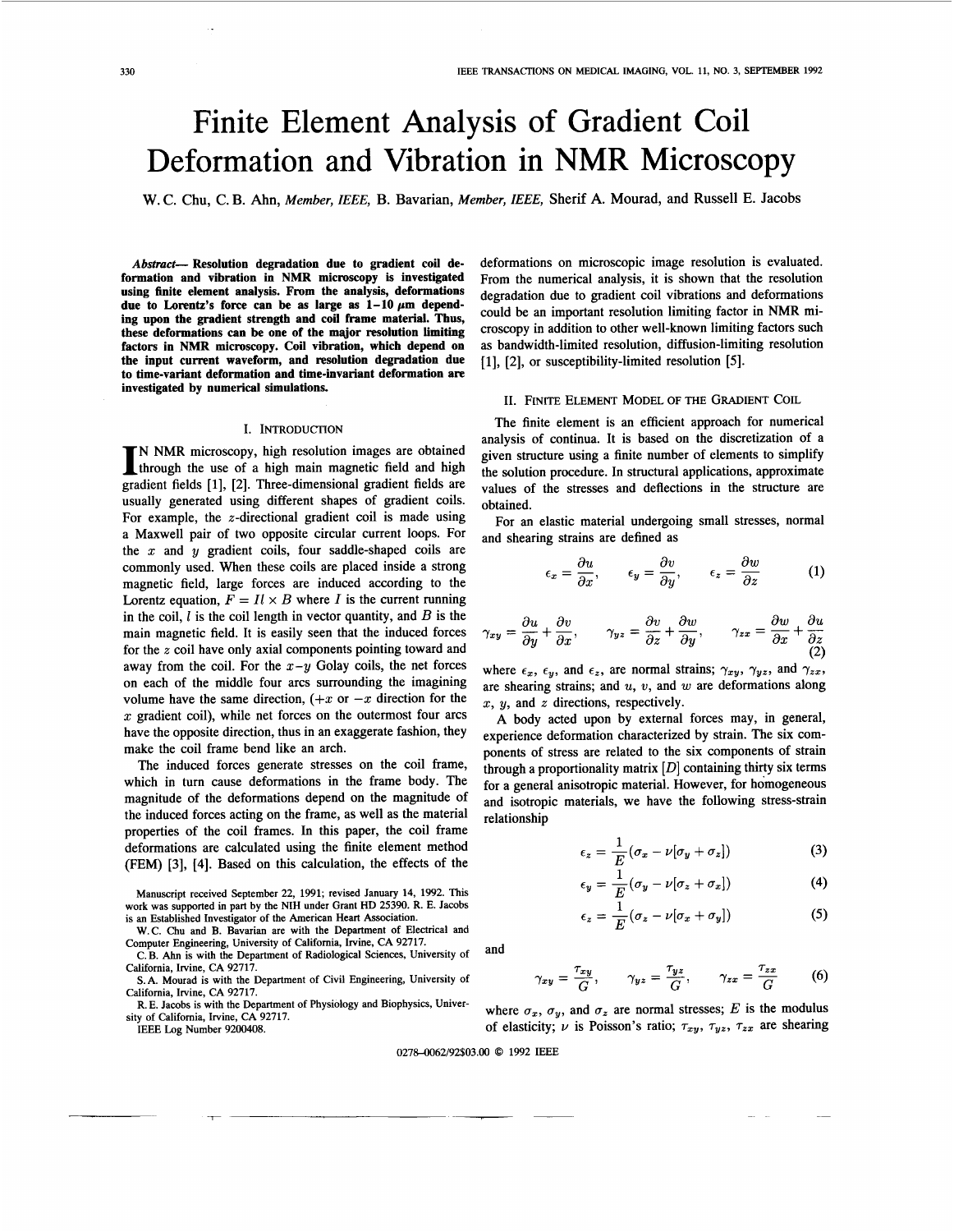stresses; and G is defined as

$$
G = \frac{E}{2(1+\nu)}\tag{7}
$$

In matrix form, the stress-strain relationship may be written as

$$
\{\epsilon\} = [D]\{\sigma\} \tag{8}
$$

where

$$
\{\epsilon\} = \begin{Bmatrix} \epsilon_x \\ \epsilon_y \\ \epsilon_z \\ \gamma_{xy} \\ \gamma_{yz} \\ \gamma_{zx} \end{Bmatrix} \quad \text{and} \quad \{\sigma\} = \begin{Bmatrix} \sigma_x \\ \sigma_y \\ \sigma_z \\ \tau_{xy} \\ \tau_{yz} \\ \tau_{zx} \end{Bmatrix} \tag{9}
$$

and

and  
\n
$$
[D] = \frac{1}{E}
$$
\n
$$
\begin{bmatrix}\n1 & -\nu & -\nu & 0 & 0 & 0 \\
-\nu & 1 & -\nu & 0 & 0 & 0 \\
-\nu & -\nu & 1 & 0 & 0 & 0 \\
0 & 0 & 0 & 2(1+\nu) & 0 & 0 \\
0 & 0 & 0 & 0 & 2(1+\nu) & 0 \\
0 & 0 & 0 & 0 & 0 & 2(1+\nu)\n\end{bmatrix}
$$
\n
$$
[\mathbf{L}(\mathbf{H})]
$$
\n
$$
[\mathbf{L}(\mathbf{H})]
$$
\n
$$
[\mathbf{L}(\mathbf{H})]
$$
\n
$$
[\mathbf{L}(\mathbf{H})]
$$
\n
$$
[\mathbf{L}(\mathbf{H})]
$$
\n
$$
[\mathbf{L}(\mathbf{H})]
$$
\n
$$
[\mathbf{L}(\mathbf{H})]
$$
\n
$$
[\mathbf{L}(\mathbf{H})]
$$
\n
$$
[\mathbf{L}(\mathbf{H})]
$$
\n
$$
[\mathbf{L}(\mathbf{H})]
$$
\n
$$
[\mathbf{L}(\mathbf{H})]
$$
\n
$$
[\mathbf{L}(\mathbf{H})]
$$
\n
$$
[\mathbf{L}(\mathbf{H})]
$$
\n
$$
[\mathbf{L}(\mathbf{H})]
$$
\n
$$
[\mathbf{L}(\mathbf{H})]
$$
\n
$$
[\mathbf{L}(\mathbf{H})]
$$
\n
$$
[\mathbf{L}(\mathbf{H})]
$$
\n
$$
[\mathbf{L}(\mathbf{H})]
$$
\n
$$
[\mathbf{L}(\mathbf{H})]
$$
\n
$$
[\mathbf{L}(\mathbf{H})]
$$
\n
$$
[\mathbf{L}(\mathbf{H})]
$$
\n
$$
[\mathbf{L}(\mathbf{H})]
$$
\n
$$
[\mathbf{L}(\mathbf{H})]
$$
\n
$$
[\mathbf{L}(\mathbf{H})]
$$
\n
$$
[\mathbf{L}(\mathbf{H})]
$$
\n
$$
[\mathbf{L}(\mathbf{H})]
$$
\n
$$
[\mathbf{L}(\mathbf{H})]
$$
\n $$ 

Using the virtual work principle or the potential energy theorem [3], [4], the relation between nodal displacements and static forces at discrete points having a total number of degrees of freedom *n* may be related by the matrix equation

$$
[K]\{q\} = \{p\} \tag{11}
$$

where *p* is the generalized load vector  $(n \times 1)$ , *q* is the generalized displacement vector  $(n \times 1)$ , and  $[K]$  is the inverse of the [D] matrices, and is referred to as the *assembled stiffizess matrix*  $(n \times n)$  relating loads and nodal displacements.

In the case of dynamic loading, inertial forces are also considered in the equilibrium formulation, and the equation of motion is written as

$$
[M]\{\ddot{q}\} + [K]\{q\} = \{p(t)\}\tag{12}
$$

where  $\{\ddot{q}\}\$ is the second derivative of the generalized displacements, and  $[M]$  is the mass matrix of the discretized elements. If damping effects are included, (12) becomes

$$
[M]{\ddot{q}} + [C]{\dot{q}} + [K]{q} = {p(t)}
$$
\n(13)

where  $\{\dot{q}\}\$ is the first derivative of the generalized displacements, and  $[C]$  is the damping matrix of the discretized elements.

# **111.** EVALUATION OF THE GRADIENT COIL DEFORMATION **AND** VIBRATION

For the Maxwell pair *(z* gradient coil) and Golay coils *(x*  and  $y$  gradient coils) mounted on a cylindrical acrylic tube (diameter  $= 2$  cm, thickness  $= 0.2$  cm), (13) is numerically evaluated by the program **SAP90** [6] using a flatfacet [7] plate/sbell element. Total of 864 elements (36 layers with 24 nodes per layer) are considered for the finite element analysis. The material properties used for acrylic are: Young's modulus =  $6.9 \times 10^9$  N/m<sup>2</sup>; mass density =  $1.2 \times 10^3$  N  $s^2/m^4$ ; and Poisson ratio = 0.24. The damping ratio is set to 0.035. Membrane components of the displacements (inplane) as well as the flexural degrees of freedom (out-of-plane displacement and rotations) are considered. The analyzed results are shown in the next section.

For an input current of 250 A (gradient field =  $230$  G/cm), deformations of the gradient coil frame are first evaluated along the *z* direction. To simplify the analysis, a single current wire is assumed for the gradient coil, i.e., the input current of 250 **A** with one turn is equivalent to 2.5 **A** with 100 turns. Two circular clamped supports  $z = \pm 1.2$  cm (coil radius = 1 cm) are used for boundary conditions as shown in [Fig. 1.](#page-2-0) The radial displacements of the gradient coil frame along the *z*  direction are shown in Fig. 2(a) and (b) for the *z* gradient coil and the  $x-y$  gradient coil, respectively. For the  $x-y$  coil, the deformations are evaluated on the surface of the coil frame passing through the middle arcs (solid line), and along the line on the coil frame rotated **90'** from the previous line, thereby crossing none of the active wires (dotted line).

As expected for both the  $x-y$  and z gradient coils, the maximum displacements occur at those nodes where the coils are mounted, i.e., the Lorentz force applied regions. For an acrylic coil frame, the magnitudes of the maximum nodal displacements are 4.2  $\mu$ m for the  $x-y$  coil frame and 1.1  $\mu$ m for the *z* coil frame. The deformations in the imaging region are, however, much more serious for the  $x-y$  gradient coil, because the net Lorentz forces at the inner most **4** arcs around the imaging region have the same direction. On the other hand, the deformations induced by the *z* gradient coils are zero at the center plane due to the symmetric squeezing and expanding forces.

Based on these results, the coil deformations will pose problems in obtaining microscopic resolution NMR images. In an intuitive evaluation of the image distortion due to gradient deformations we consider the object being imaged as stationary with respect to the deformed coils. Under this condition, it can be expected that the object will now experience a distorted gradient field so that the obtained image will be distorted the same magnitude as the coil deformation. This effect is studied in detail in the next section.

Another interesting coil deformation is vibration during gradient pulsing. For conventional spin-warp pulse sequence, trapezoidal shaped pulses are usually employed in order to allow the transient responses (mechanical transient responses as well as eddy-current associated electrical transient responses [8], [9]) to die out. It is necessary to investigate the magnitude of these transient responses and how long they will last **SO**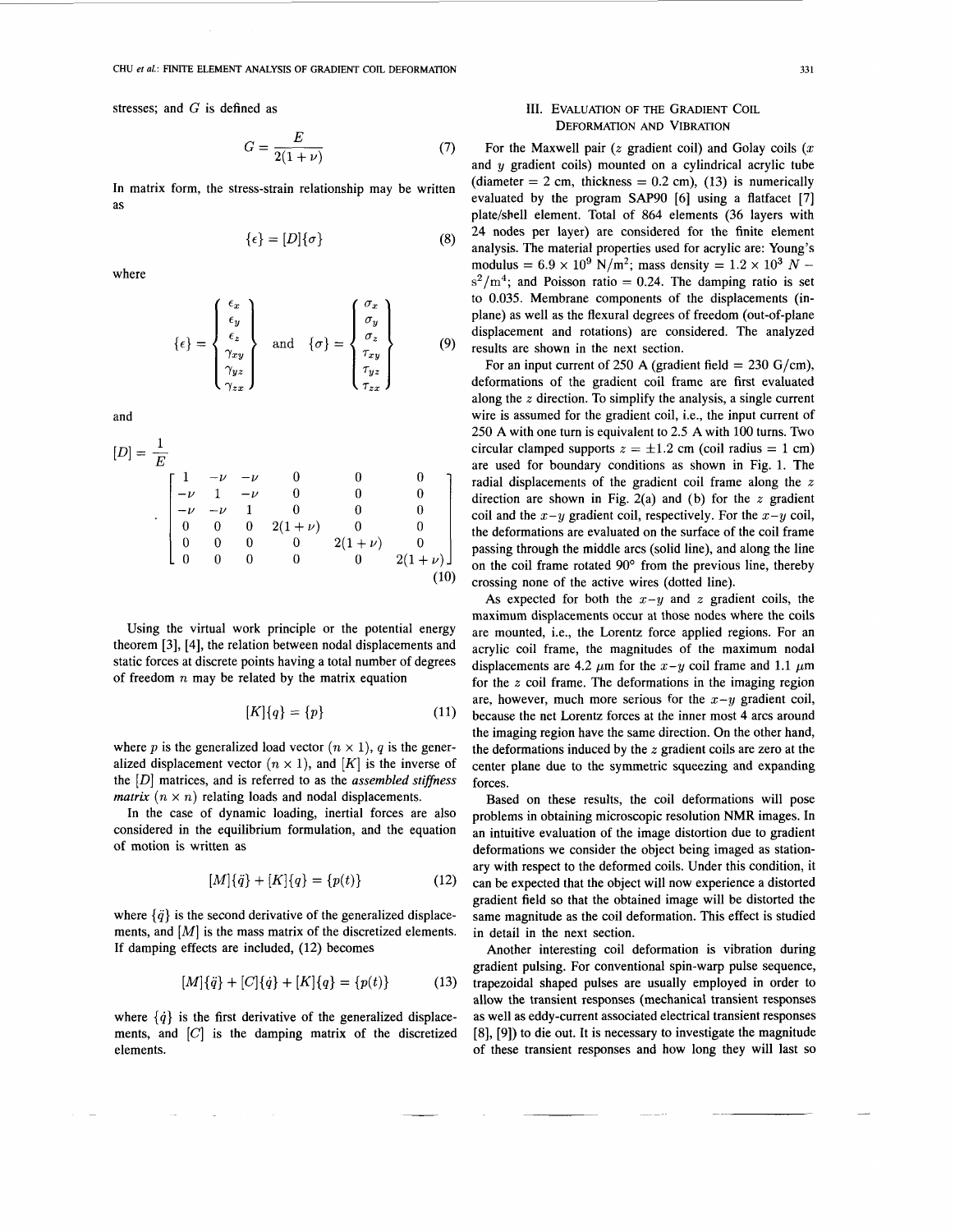<span id="page-2-0"></span>

**Fig. 1.** Geometry of the  $x - y$  and  $z$  coil frames. (a)  $x - y$  coil frame made  $y = 0$  **(b) 2 position (cm)** of four saddle-shaped coils with a distance of 0.755a between the upper and lower saddle-shaped coils and (b) z coil frame made of a Maxwell pair with a lower saddle-shaped coils and (b) z coil frame made of a Maxwell pair with a Fig. 2. Nodal displacements of the acrylic coil frames. (a) The displacements of the acrylic coil frames. (a) The displacements distance of 1.73 coils. The difference in coil frame heights are chosen to satisfy the optimal **field linearity constraints. Shaded regions in both coils are the portions used for deformation evaluation. Imaging region is located at the center of the coil frames with a diameter of a few millimeters.** 

that any further image degradation caused by this effect can IV. **IMAGE RESOLUTION DEGRADATION DUE TO**  be minimized. **GRADIENT COIL DEFORMATION** 

For this study, time responses of coil deformations are investigated for three different shapes of input currents with different rising and falling time periods. Only the time responses of the  $x-y$  coil nodal displacements subject to these different input gradient pulses are studied. Time responses for the *z* coil nodal displacements can be similarly obtained. The time response of the nodal displacements subject to trapezoidal-shaped inputs with (a)  $0 \mu s$ , (b) 200  $\mu s$  rising and falling time, and (c) sine-shaped input are shown in Fig.  $3(a)$ -(c), respectively. The node is chosen to be on the middle of the coil frame [middle point of the solid line in Fig. 2(b)].

As can be seen from Fig.  $3(a)$ , for the rectangular input pulse, large transient response occurred right after the beginning and ending of the pulse. This transient effects last longer than 1 ms. This results in large image distortion and resolution degradation if the data is acquired during that period. These transient effects can be greatly reduced, however, if a trapezoidal input is used. **As** shown in Fig. 3( b), the peak transient response is reduced by about 95% compared to Fig. 3(a). As a comparison, for a sinusoidal gradient pulse, the corresponding transient effects is negligible due to its smooth characteristic. These time responses may be useful for designing optimal pulse shapes which induce minimum coil



**of the gradient coil frame. Note that the deformation is circularly invariant**  in the Maxwell pair. (b) The displacements of the  $x - y$  gradient coil frame.

vibrational motions and deformations.

Distorted gradient fields due to deformed gradient coils cause image distortion. Based on the previous numerical analysis of the gradient coil deformations, the field deformation can be evaluated accordingly. To simplify the analysis, deformed current paths are only considered for further image distortion analysis and other deformations of the gradient coil are not considered. Note that the geometry of the gradient coil and coil frame material are already incorporated in the evaluation of the deformations of the current paths. For the readout gradient, if the vibrations shown in [Fig. 3](#page-3-0) are sufficiently suppressed by proper design of the input current waveform, then the gradient field deformations are time invariant during the data acquisition period. If the field distortion is represented by  $\Delta B$ , then the image distortion (displacement) *can* be expressed as

$$
\Delta x = \frac{\Delta B}{g} \tag{14}
$$

where  $g$  is the slope of the gradient field.

Using the Biot-Savart law, image distortions along the **x-y** and *z* directions are shown in [Fig.](#page-3-0) **4** for an imaging region of 0.5 mm (pixel size is  $\sim$ 2  $\mu$ m). The results for both cases appears to be almost constant, due to the fact that the imaging region is small compared to the coil frame diameter. However, the corresponding image distortion due to the  $x-y$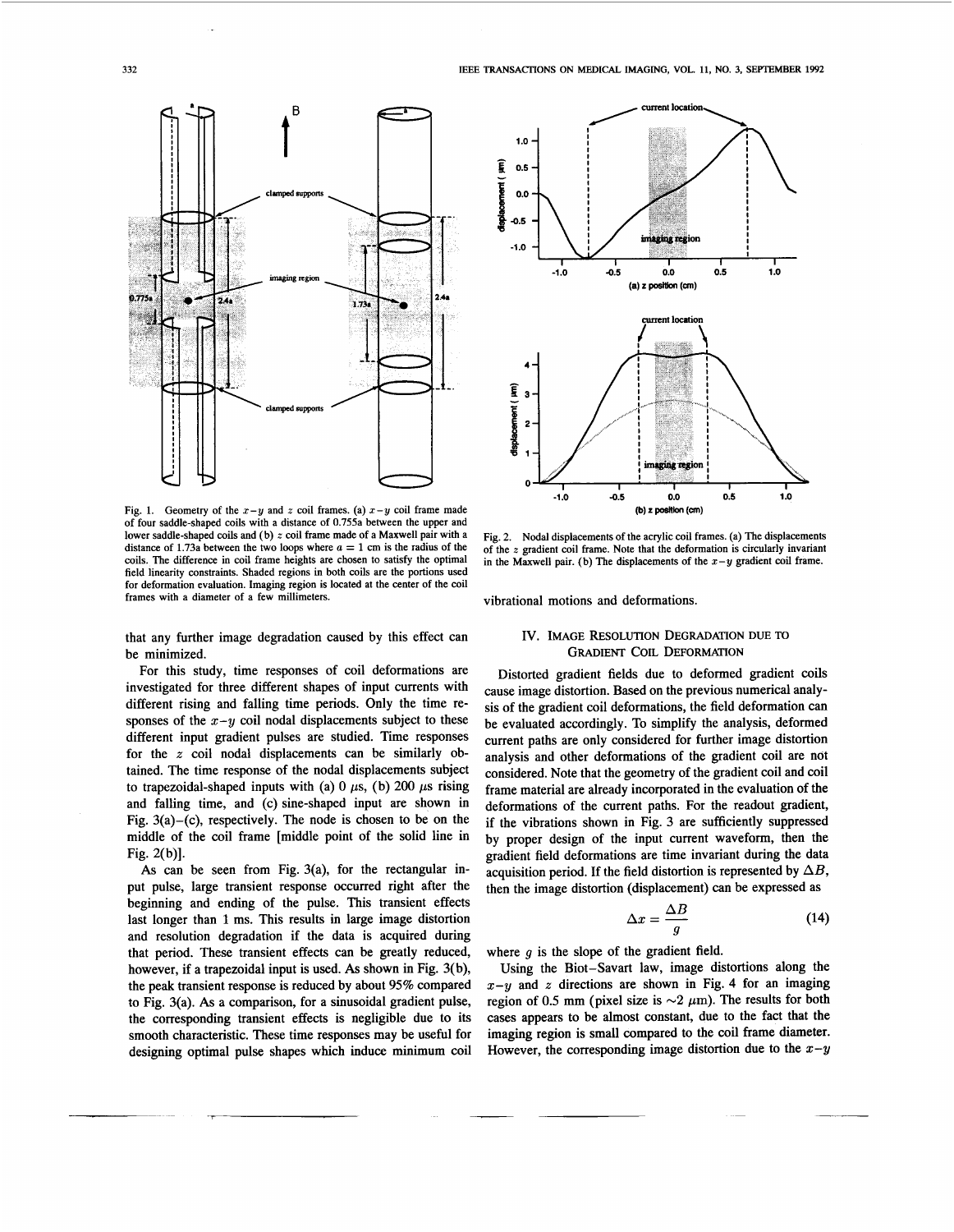<span id="page-3-0"></span>

Fig. 3. The time response of the  $x-y$  coil nodal displacements subject to three different inputs with trapezoidal-shaped inputs of (a)  $0 \mu s$ , and **(b) 200** *ps,* **rising and falling time, and (c) sine-shaped input. The node is chosen to be on the middle of the coil frame.** 

coil deformation is much bigger than the image distortion due to the *z* coil deformation. Note that there is no physical deformation at the center plane induced by the *z* gradient coil because of the opposing Lorentz forces, however, there is image distortion due to the deformed current paths which are not located at the center plane.

Compared to the almost-constant image distortion due to the readout gradient deformation, image distortion by the phase encoding gradient deformation results in much more serious effects because of its time variant characteristics. From the Nyquist sampling theorem, the gradient step can be expressed as

$$
\Delta G = \frac{1}{\gamma XT} \tag{15}
$$

where  $\gamma$  is the gyromagnetic ratio, *X* is the size of the imaging region and *T* is the duration **of** the phase encoding pulse.

As (15) implies,  $\Delta G$  and thus the coil deformation may be reduced by increasing *T.* However, molecular diffusion also increases in proportion to  $T^3$  in NMR microscopy [2]. Normally *T* will not exceed a few milliseconds in these experiments. For  $T = 2$  ms, the required gradient strength and



**Fig. 4. Image distortions due to the time invariant coil deformations of the**  readout gradient: (a)  $x - y$  coils and (b)  $z$  coil deformation. Vertical axis is the **image distortion in the unit of pixels. Horizontal axis shows the 256 samples**  over an imaging region of 0.5 mm (pixel size is  $\sim$ 2  $\mu$ m).

thus current intensity for the 256 phase encoding steps of an imaging region of 0.5 mm varies from -371 **A** to 368 **A** with 2.9 **A** increments. Due to the different current intensity at each step, the coil frame will deform differently depending upon the magnitude and polarity of the input current. This time-variant coil deformation causes time-variant field distortions which in turn result in image blurring and resolution degradation.

**A** common way to evaluate image blurring and resolution degradation is to measure the full width at half maximum (fwhm) of the point spread function (PSF). Consider a stationary point source, if there is no field distortion throughout the entire data acquisition period, the reconstruct image (PSF) will be a delta function located at the position of the point source. However, if a time dependent field distortion occurs, the reconstructed PSF will no longer be an ideal delta function but a blurred one. This has an effect similar to the diffusion process where the situation is reversed. The gradient fields are unchanged, but the spins are moving throughout the data acquisition periods [2], [10]-[12]. Both cases result in degraded PSF's. By measuring the fwhm value of the deformed PSF, the degree of image blurring and resolution degradation can be assessed.

For a point source located at the center of the imaging region, the corresponding PSF's due to the  $x-y$  and  $z$  coil deformations for three different image resolutions are shown in Fig.  $5(a)$ -(c) and Fig.  $6(a)$ -(c). Both figures are drawn with zero appending from 256 complex data points to 1024 complex data points and an image resolution of (a) 2  $\mu$ m, (b) 4  $\mu$ m, and (c) 10  $\mu$ m, respectively. Their corresponding fwhm values are listed in Table I.

**As** can be seen, the PSF degradation due to *z* coil deformations does not change much from 10  $\mu$ m resolution to 2  $\mu$ m resolution, because of the small opposing coil deformations as mentioned earlier. For the  $x-y$  coil deformations, however, the PSF degradation becomes much worse. The fwhm values increase from about 1.0 pixel (real and magnitude) in the 10  $\mu$ m resolution case to 5.0/7.5 pixels (real/magnitude) in the 2  $\mu$ m resolution case. This severe PSF degradation may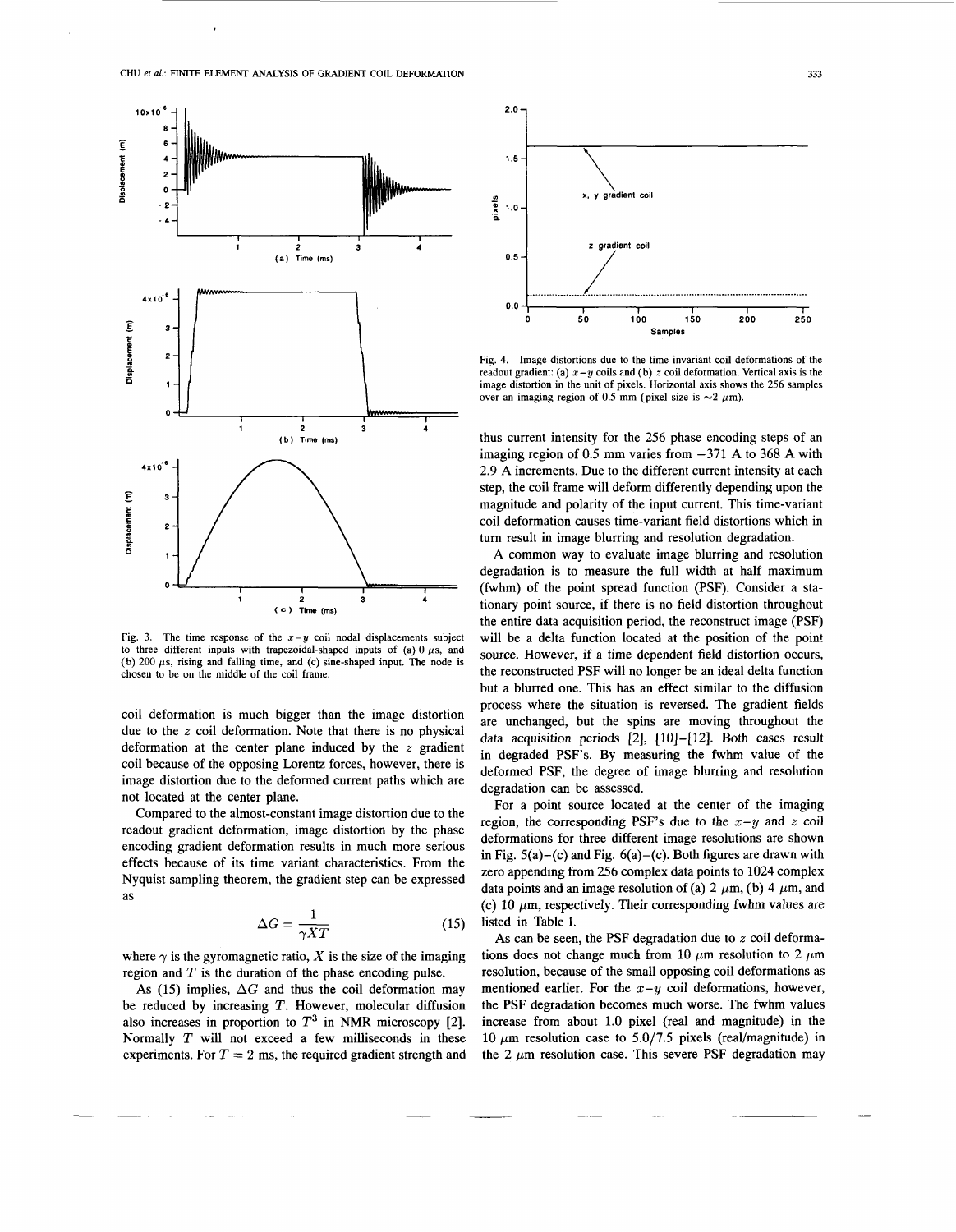

Fig. 5. Distorted point spread functions (PSF's) due to the time variant phase encoding gradient variation of the  $x-y$  coils: with (a) 2  $\mu$ m image resolution, (b) 4  $\mu$ m image resolution, and (c) 10  $\mu$ m image resolution. The dotted curve corresponds to the real part and the solid curve corresponds to the magnitude part of the PSF. Horizontal axis of the plots are drawn with zero appending **from** 256 complex data points to 1024 complex data points.

be alleviated by either choosing a more rigid material than acrylic or by increasing the phase encoding period  $T$ , at a cost of increasing diffusion effects as previously reported [2],  $[10] - [12]$ .

# **V. CONCLUSION**

Coils deformations caused by gradient field applications have been studied using finite element analysis. For acrylic coil frames, about  $\sim$  5  $\mu$ m deformations occur at the coil locations. This magnitude of coil deformation causes a  $\sim$ 2 pixels image shift along the readout gradient direction for an image resolution of 2  $\mu$ m. In the case of the phase encoding direction, however, much more serious resolution degradation occurs due to variation of the gradient field strength. It can be shown that with increased gradient strength, the corresponding PSF degradation will increase exponentially. Increasing gradient duration, instead of increasing gradient strength, may be an altemative to achieve higher resolution without degrading the

**1** 



Fig. 6. Distorted point spread functions (PSF's) due to the time-variant phase encoding gradient variation of the  $z$  coil: with (a)  $2 \mu m$  image resolution, (b)  $4 \mu m$  image resolution, and (c)  $10 \mu m$  image resolution. The dotted curve corresponds to the real part and the solid **curve** corresponds to the magnitude part of the PSF. Horizontal axis of the plots are drawn with zero appending from 256 complex data points to 1024 complex data points.

### **TABLE I FWHM VALUES OF THE REAL AND MAGNITUDE PARTS OF THE PSF DEGRADATION DUE TO THE TIME VARIANT PHASE ENCODING GRADIENT VARIATION OF THE**  $x - y$  **and**  $z$  **Coils Shown in Figs. 5 and 6. The Phase ENCODDIG TIME PERIOD** *T* **IS SET TO 2 ms.** *ALL* **VALUES ARE IN** PIXEL **UNITS**

| image<br>resolution | no deformation | $x - y \ncot$<br>deformation<br>real/magnitude | $z$ coil<br>deformation<br>real/magnitude |
|---------------------|----------------|------------------------------------------------|-------------------------------------------|
| $2 \mu m$           | 1.0/1.0        | 5.0/7.5                                        | 1.0/1.1                                   |
| $4~\mu m$           | 1.0/1.0        | 1.5/1.6                                        | 1.0/1.0                                   |
| $10 \mu m$          | 1.0/1.0        | 1.0/1.1                                        | 1.0/1.0                                   |

PSF, however, increasing the gradient duration will increase the diffusion effects.

For acrylic coil frames, the effects of coil deformation and resolution degradation in the phase encoding direction can be ignored if the image resolution is lower than 10  $\mu$ m. With enhanced image resolution ( $2 \sim 4 \mu$ m or above), it is shown that the PSF degradations are so severe that no reasonable image can be produced by increasing the gradient strength alone. Optimal selection of coil frame material together with careful consideration of diffusion effects are necessary for high resolution NMR imaging with resolution beyond 2  $\mu$ m.